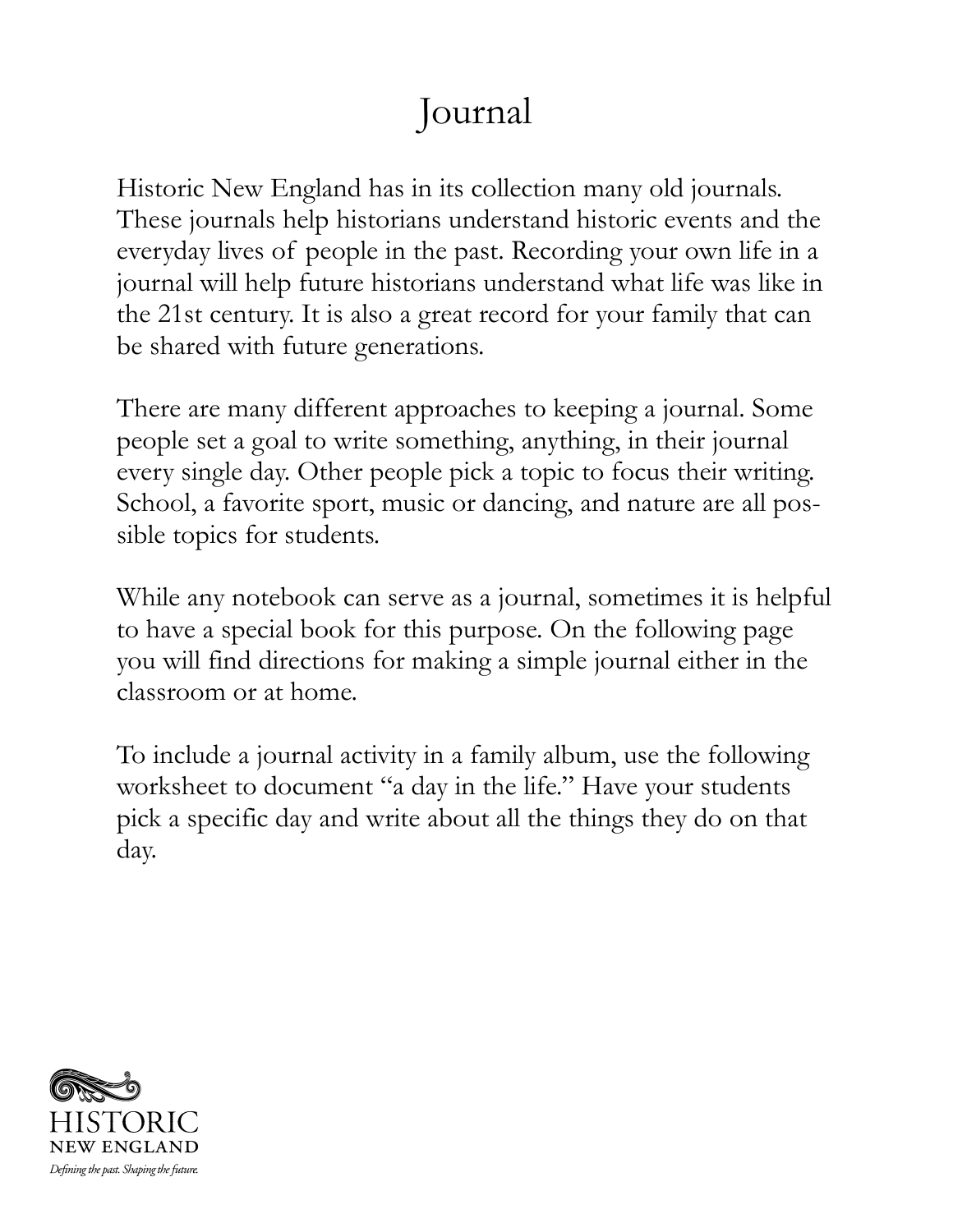## Make a Journal

#### **Materials**

fabric glue stapler ribbon heavy cardstock construction or decorative paper Copy or printer paper for the pages of the journal markers

#### **Directions:**

- 1. Cut the cardstock to 9"x12" or 8.5"x11".
- 2. Pick the fabric that you will use to cover your journal. Cut it so that it is at least 1" larger than the cardstock on all sides.
- 3. Cover the cardstock with the fabric and fold the extra inch of fabric down over the edges of the cardstock. Glue the edges of the fabric down.
- 4. Cut out a piece of construction or decorative paper about 1/4" smaller than the cardstock on all sides.
- 5. Glue the construction or decorative paper to the inside of the cardstock so that it covers the extra fabric that was folded down. (To reduce bulk, carefully trim the extra fabric beforehand.)
- 6. Count out the number of pages you would like in the journal. Do not use more pages then will comfortably fold in half. Center the pages inside the cover and fold the entire book in half. Open it up and staple or sew the pages into the book along the spine where your fold marks are.
- 7. Pick out a piece of ribbon and tie a bow or decorative knot around the spine of the book. This will cover the staples or stitching used to hold the pages in place.
- 8. Write your name on the inside cover.